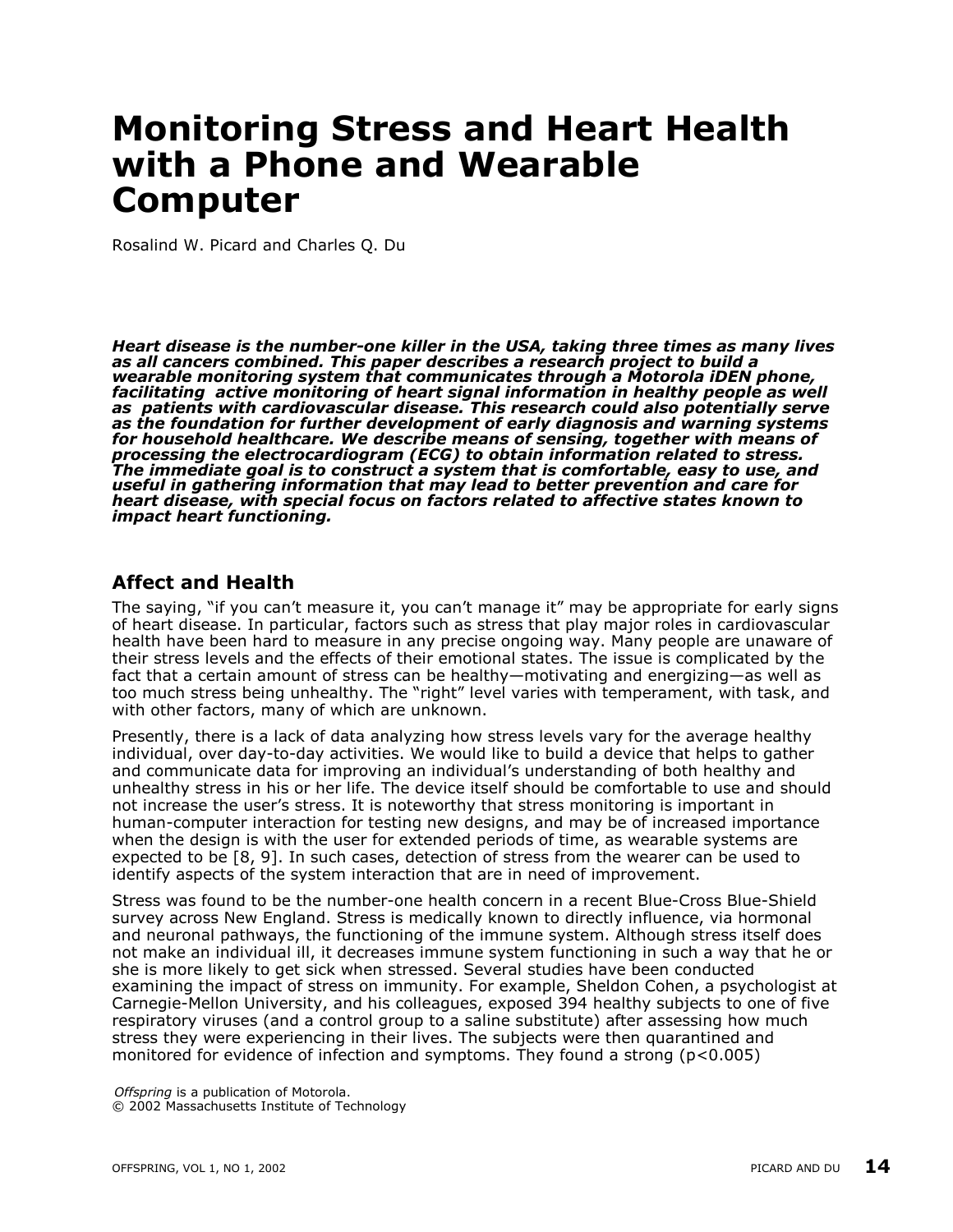association between the rates of respiratory infection and increases in psychological stress. Cohen et al. [3] also found that 27% of the low-stress subjects came down with a clinical cold while 47% of the high-stress people came down with the cold. Several other potential mediators of illness, including smoking, alcohol consumption, exercise, diet, quality of sleep, white blood cell counts, and total immunoglobulin levels, as well as several variables of personality related to stress, were not found to explain the association.

Of particular interest is a set of findings where negative states related to hostility—namely, anger, cynicism, mistrust, and aggression-have been linked to heart disease. John Barefoot and colleagues found that in a sample of 255 physicians, those who scored highest on tests of hostility while they were in medical school were seven times as likely to have died by the age of fifty as those who scored low on the hostility tests-their tendency to get angry was found to be a stronger predictor of early death than were factors such as high blood pressure, high cholesterol, and smoking [1]. Williams [13] surveys a number of similar studies, showing evidence that it is not "type A" behavior that is the root cause, but rather the specific negative affective components related to hostility, anger, and cynicism. Similar studies have been conducted that support a relationship between negative affect and death from cardiovascular disease, not only across physicians, but across thousands of other subjects. One of these studies was of a group of 118 lawyers, with a 28-29 year follow-up period after taking the Cook and Medley hostility scale, where scores relating to cynicism, hostile affect, and aggressive response were found to be significantly related to death [2].

McCraty et al. [7] have shown how emotions such as anger and appreciation have significant effects on heart-rate variability, in particular, affecting the sympathovagal balance. While both anger and appreciation increased overall autonomic activation, and both produced an increase in sympathetic activity, feelings of appreciation produced a shift in the amount of energy toward mid- to higher-frequency components of the heart-rate variability power spectrum. Thus, appreciation is believed to lead to a relative increase in parasympathetic tone, as reflected in the heart-rate variability. It is hypothesized that such measurable influences of affect on the heart may be, in part, responsible for some of the influences that states such as hostility have on incidence of heart disease. A system designed to record such changes in the heart while people encounter natural situations that give rise to states such as hostility or negative stress, is expected to be useful for helping gather data to test this hypothesis.

Stress is a general term, and does not have a clearly understood relationship, physiologically, as to how it compares to affective states such as anger: for example, anger tends to involve stress, but stress may also be experienced without anger, and it may affect the likelihood that anger gets triggered. Thus, when one is examining physiological changes associated with affective states, there can be a variety of changes in the body depending on the precise nature of the state and how it was elicited. The device described in this paper should assist in collecting data during a variety of naturally occurring states; thus, it should contribute to basic physiological understanding of how the body changes during such states, as people go about their natural activities. The system is aimed at making it easy to measure physiological changes in the heart related to stress and negative affect, as a person undergoes daily activities. The idea is to use these measurements, along with annotations collected from the wearer, to better manage efforts to prevent cardiovascular disease.

# **Active Monitoring**

One of the important changes taking place in health monitoring is the transition from passive monitoring to active monitoring. By taking advantage of the analysis and communications capability of the mobile platform, a system could take active steps to assist patients, either through performing some local intervention or sending an emergency call. The system currently under development utilizes wireless connectivity and onboard processing to enable active monitoring capabilities beyond the standard systems used by modern healthcare.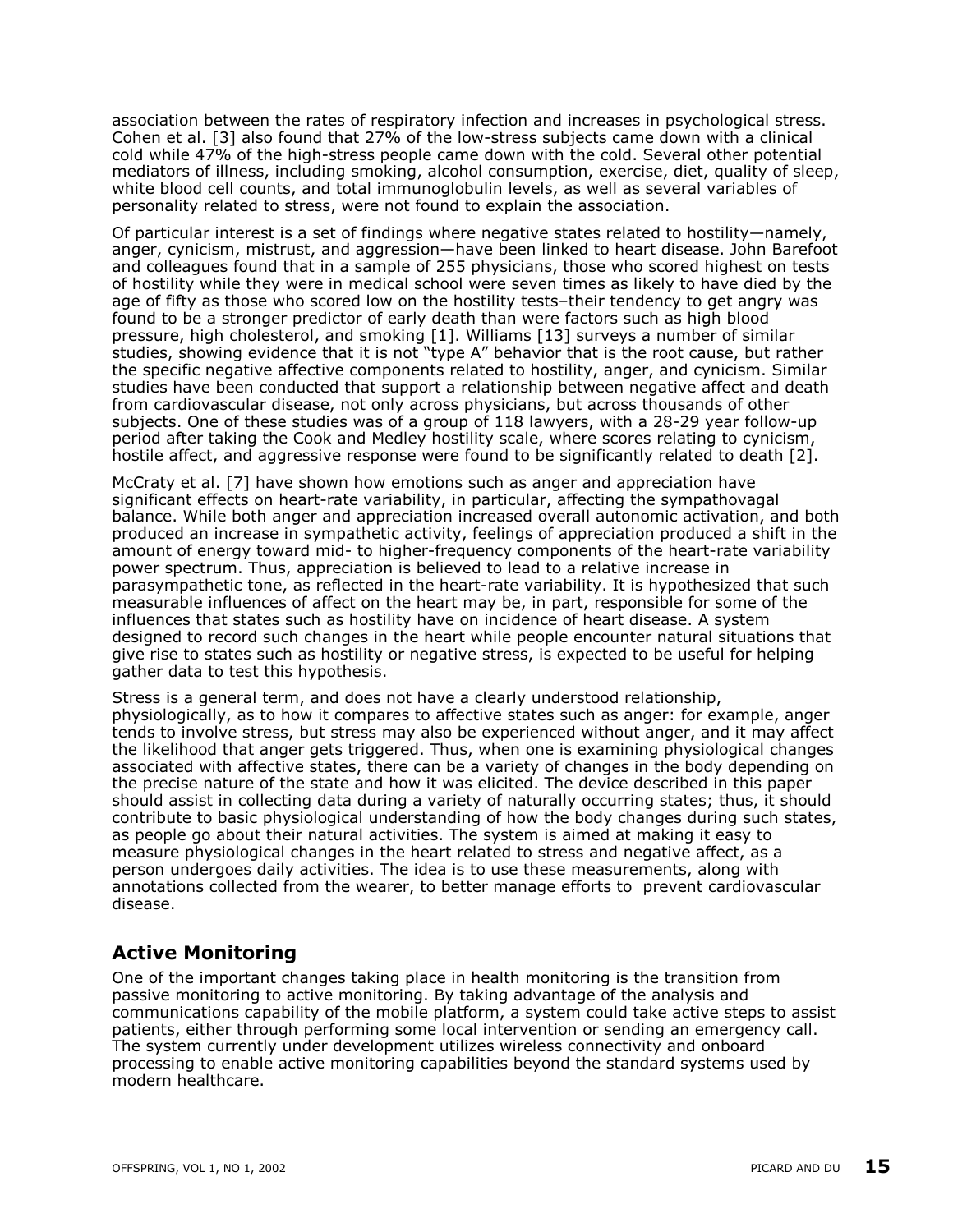Consider this possible future scenario with an active monitoring device:

Morning: Mike showers and before he dresses, he snaps on his health monitor. He grabs a bagel. his briefcase, and his freshly recharged cell phone and runs to catch the train. On the train, he flips open the phone for a quick chat with his Health Expert—"Bud." Bud tells Mike that yesterday's heart stress levels were the best yet—nice and low—except for during the evening, between 5:00 and 10:00 PM. He congratulates Mike on his steadfastness with checking in, saying his heart patterns are typical for someone four years younger. He asks if Mike wants to tell about what happened yesterday. Mike says, "No time now; later."

Afternoon: After five hours of meetings, Mike pops open the phone again while he's standing in line to grab lunch, to see how he's doing. Bud says that the morning levels were unusually high-similar to last night. Mike asks to see the graphs, and Bud shows them on the phone's display. Mike says, "Oh, this morning was a meeting with unhappy clients; I<br>just heard about it last night at 5:00PM and had to prepare for the meetings." Bud says, "I will annotate last night and this morning as 'meetings with unhappy clients' unless you say 'no."' Mike says "that's fine" and Bud annotates the graphs. Bud asks Mike if he'd like some 1-minute tips for lowering his stress. Mike says "sure" and Bud walks him through a simple exercise. Mike asks Bud to give him a ring later that night, and then practices this exercise as he walks slowly back to the office. A glance at his phone shows him that it's helping—his stress level has gone down. That afternoon, while dealing with the crisis, Mike remembers how good he felt doing the exercise, and gives it another try.

Evening: On the train home, Bud rings Mike to see if now is a good time to follow-up. Bud shows Mike that he's back down to his previous good level for that time of day. Mike asks Bud to compare today to his worst (most stressful) day. Bud displays a graph from a day labeled "crisis with boss" and juxtaposes this with today's graph. Mike recognizes that he is much more in control of his stress now; he smiles and thanks Bud for the help.

In this scenario, Bud could be a personal digital assistant, specially equipped with interpersonal skills such as the ability to back-off and perhaps even apologize when an action he takes increases your stress. Although Bud doesn't exist yet in an automated interactive form, the system described below is a concrete step toward delivering such possible services.

The current standard procedure for monitoring patients with long-term cardiovascular disorders is the venerable Holter Recorder, developed decades ago. Holters are used to monitor ECG (electrocardiogram, which measures heart electrical activity) or EEG (electroencephalogram, which measures brain electrical activity) and record this activity on cassette tape. Recorded signals are then analyzed off-line using dedicated diagnostic systems after the data is uploaded to a dial-up server. Existing devices mostly record twenty-four hours worth of activity, and data is uploaded all at once through phone lines. New generations of Holter devices have been developed using solid-state memory instead of magnetic tape as the recording medium [5], but with the same analysis overhead and functional limitation to passive observation without the ability to intervene. In addition, all Holter devices are limited in terms of user base due to the fact that its availability is limited to those patients deemed by doctors to be chronically ill. They do not represent the broad spectrum of individuals who may be at risk of cardiovascular disease who would benefit from monitoring and study while they are still healthy.

Many active monitoring systems are currently under development by other researchers. The standard intervention for a heart-attack patient might be contacting paramedic help. Since the vast majority of patient mortality is due to death before reaching the hospital, the overall chance of patient survival could be greatly improved by allowing more patients to get help faster. More specifically related to cardiovascular care is the implantable defibrillator that has recently come into use, which applies shock therapy to the heart in case of trauma [10]. The major contribution of this line of research could be to improve data gathering and processing to a point where problems could be detected before they occur, rather than after, so interventions could be performed.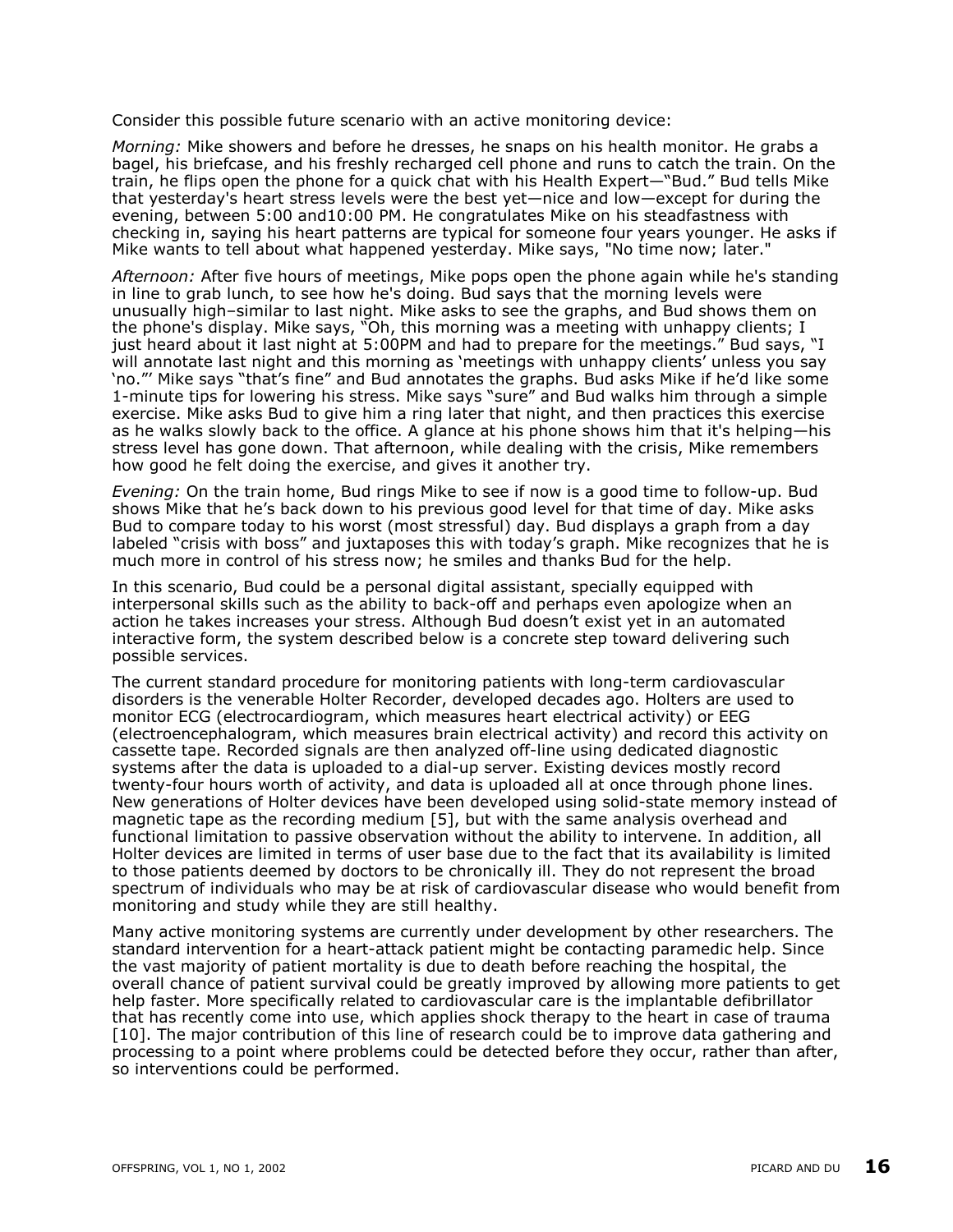For healthy patients, there may not be need for such drastic interventions; rather, the device could serve to gather information regarding which affect-related behaviors are correlated with an increased likelihood of cardiovascular disease long-term. Thus, the device's purpose would be to help you become aware of potentially harmful behaviors and take early steps to reduce risk and prevent disease from ever occurring.

## **Measuring Stress**

While there is no definitive, non-invasive method of directly measuring stress levels, one measurement that can be made with multiple potential benefits is the measurement of Heart Rate Variability (HRV), which is calculated from the ECG. HRV varies not only with stress, but also with physical fitness and age [12]. It tends to be greatest in those who are younger, more physically fit, or relaxed. In general, it decreases with age, with declining fitness, and with stress.

HRV is a form of sinus arrhythmia that directly reflects bodily functions. It is typically measured from the power spectrum of the inter-beat intervals, which are derived from thresholding the R-waves of the ECG. In particular, it usually involves windowing the ECG, detecting the beats and computing the inter-beat intervals (IBI's), computing the spectrogram of the time series of these IBI's, and then dividing this spectrogram into low-, mid-, and high-frequency bands, in order to separate relative influences of the baroreflex, as well as the sympathetic and parasympathetic nervous system activation. In fact, the measure we use is not exactly HRV, but related to it, based on a new tool for spectral analysis and taking the entropy of the result.



Figure 1: Entropy of heart rate spectrogram for a driver in Boston

For example, Figure 1 shows the output of the new measure for a driver in Boston, given her ECG. She is first resting motionless, with her eyes closed, for 15 minutes while the car is parked in the garage. The level is seen to be low. Second, in the white seament labeled "city," the driver exits the garage and begins driving in Cambridge, with its numerous pedestrians, joggers, and bicyclists, some of whom dart out in front of the car, even when not at intersections. Next, the driver enters the Massachusetts Turnpike, and is instructed to stay in the right lane. Although the speed of the car is higher in this case, the reported stress is lower, since there is no traffic and little to worry about while driving straight. The next white region is where the driver enters the tollbooth and has to turn around to reverse the route. The second half of the route mirrors the first half, with the exception of the final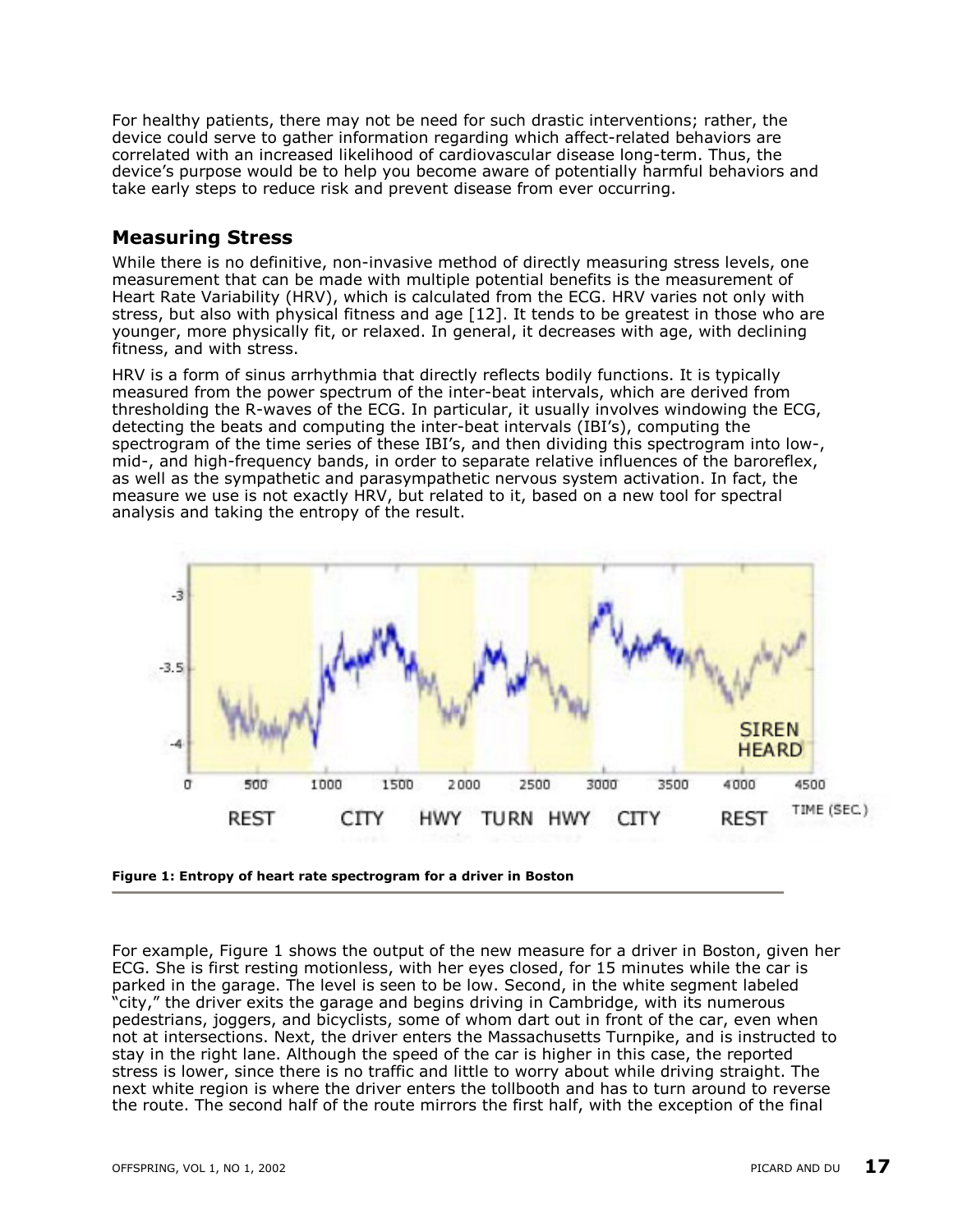rest period. Although the subject was again sitting with closed eyes, motionless, in a parked car for about 15 minutes, this time there was a sign of increasing stress after several minutes. This event was later noticed to occur coincidentally with the arrival of a loud siren nearby, which may have elicited a feeling of stress simply by the driver listening and imagining what might be happening.

An output like that in Figure 1 is what we hope to be able to show people in a continuous way, with the system described below.



Figure 2: The Motorola iDEN phone and FitSense chest strap, Motohub, and wristwatch.

# **System Design**

Traditional HRV measurement involves an ECG with three or more electrodes and connecting wires, and an A/D converter, all wired to a computer for processing. A problem with the lead attachments is that, after long-term wear, they often result in skin irritation or itching, and the wires could hinder movement. The incorporation of wireless data transfer technology offers the opportunity to make the system more wearable for users. Our main line of research utilizes the FitSense chest strap, a commercially available 2-lead sensor with rubberized electrodes and a small wireless net that is padded for comfort. The chest strap communicates both to the (standard) FitSense watch and (custom) to the Motohub, which plugs into the Motorola phone. The phone acts not only as a display device, but also as a modem, sending data to an off-site location for processing, and for possibly generating the responses of an automatic assistant, and then returning the results to the user via the phone. It is also technically possible for the system to be adapted to display data on other devices, such as a wristwatch, hand-held computer, pager, or even your local refrigerator door with its future electronic display.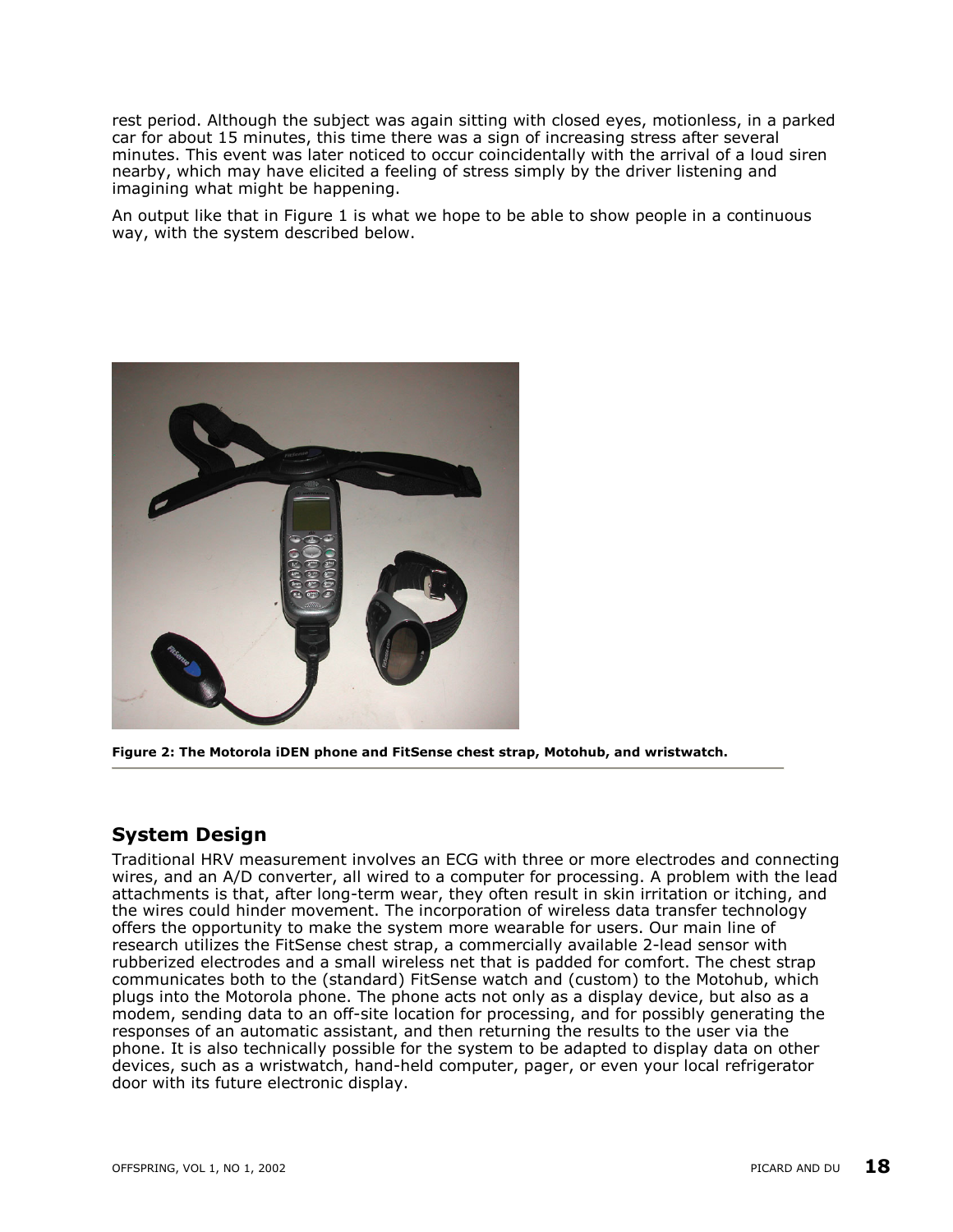Availability is another aspect to which we gave consideration during system design. The major limitation with Holter Recorders and related devices is that they are generally expensive and only useful to individuals with problems, who are then expected to rent or purchase them from healthcare providers. The system that we have put together utilizes commercially available equipment, such as FitSense systems that could be used independently during exercise, and cell phones could be used as regular cell phones when not recording physiological data. The union of the parts simply provides additional functionality: people already carry or wear these devices, and they already know how to operate them.

The system we are developing uses a non-traditional approach to signal processing. Traditional measures of HRV are taken over a long window (typically 15 minutes) of monitoring. The signal processing has reguired this restriction for getting a good spectral estimate. Traditional algorithms have an awkward way of handling missing data and missed beats, often requiring manual marking of missed beats before processing. Such methods are not real-time. We have developed a new algorithm that appears to overcome these problems: it processes data continuously (avoids windowing), incrementally updates the estimates, handles missing data and noise, and runs in real time. [11]

We have designed multiple interfaces that try to present physiology and affect-related information to people in ways that are informative without increasing stress. The first version of the proposed system would aim to give people access to moment-by-moment stress level, end of day summary (graph, over hours monitored, up to 24) cumulative day summary—for comparing information from day-to-day. The key would be to keep it simple, making it hassle-free to operate, and making the interactions pleasing and informative. Potentially, the system could monitor the user's stress while it is being operated, and see if its own style of operation increases the user's stress, which could then be used to design even more effective interfaces.



Figure 3: The FitSense chest-strap and foot pod communicate via Motohub to the Motorola iDEN phone, which communicates to an off-body workstation. The workstation can analyze data, make comparisons, and in the future, deliver conversational feedback to support the wearer, or notify medical personnel of the wearer's situation.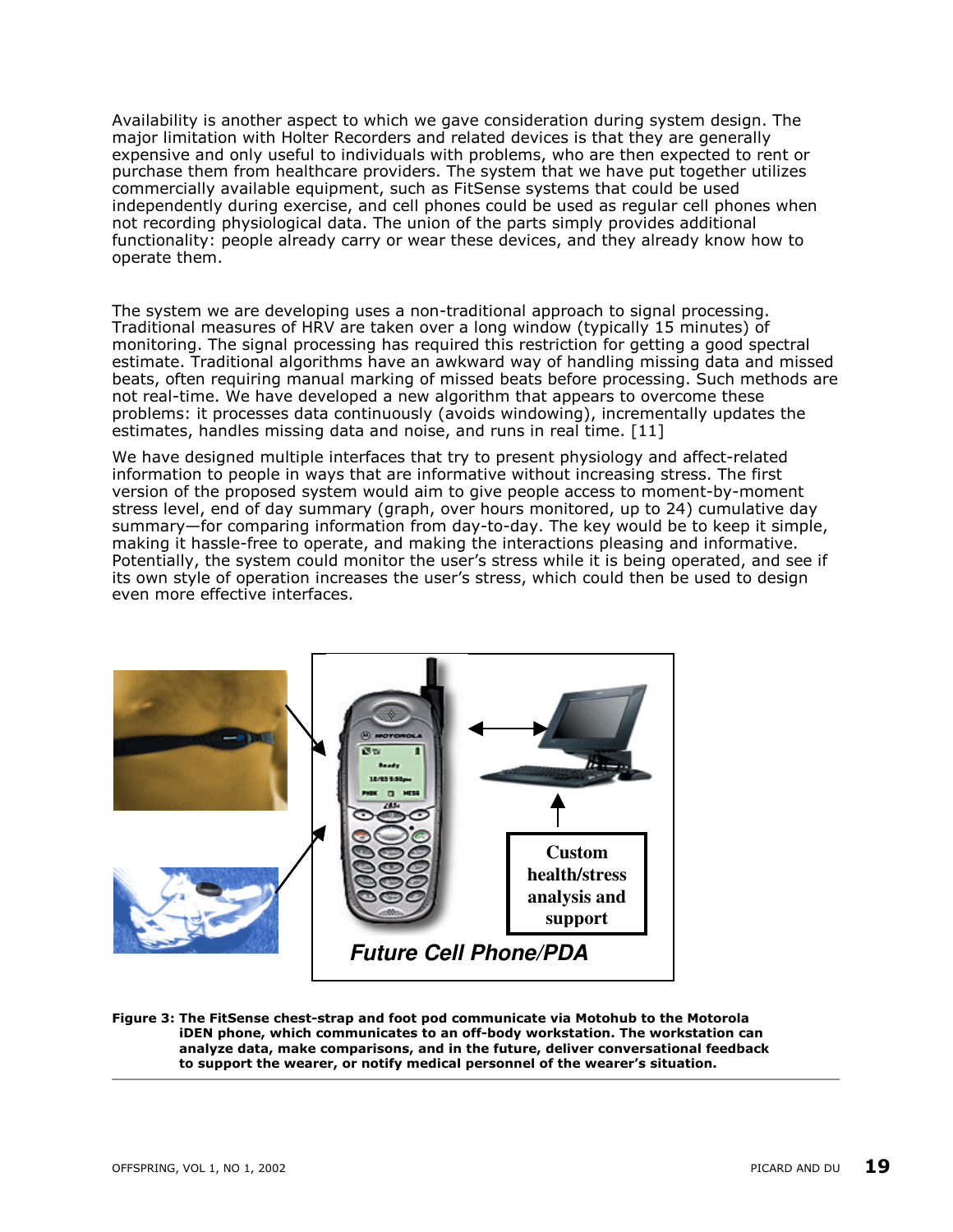## **System Specification**

The system consists of 4 discrete parts: the FitSense sensor suite, including the chest strap, wristwatch, and (optional) an accelerometer worn on the shoe; the FitSense Motohub; the Motorola cell phone; and the PC workstation. The FitSense sensor suite links together at a range of 10 feet through a FitSense RF protocol. The same RF protocol is used by the Motohub to listen to data packet broadcasts from the sensors, and to transmit the data via a serial connection to the cell phone.

The Motohub log memory maintains a 25 record "minute" FIFO log and 10 record "second" FIFO log. Each log can be queried for the oldest record in the log. The Motohub serial interface runs at 4800 baud and responds to a defined set of commands. The Motohub will remain in a low-power state until it is plugged into a cell phone. At that time, the Motohub issues a Hayes AT style command to the cell phone (which acts like a modem). When the Motohub is disconnected from the phone, it again enters the low power state.





The cell phone we are currently using is the Motorola i85, with Web services enabled. The cell phone runs Java and utilizes the Java2 MicroEdition toolkit designed specifically for small mobile platforms. Code is compiled on a PC and loaded onto the cell phone through the iDEN WebJavaApplicationLoader (WebJAL). The cell phone is programmed to accept data from the serial port and send it to the server through its IP connection. It then accepts the PC's analysis results and displays it to the user.

The PC station runs a server application communicating with the cell phone through a common port setting. Data packets are routed through JMatlink to be evaluated with Matlab. The output is then returned to the cell phone. Data inputs to the Matlab code take the form of inverted inter-beat intervals (IBI's) or instantaneous heart rates. Data is output as a measure of "entropy" that we have observed to be high during stressful episodes, and low otherwise.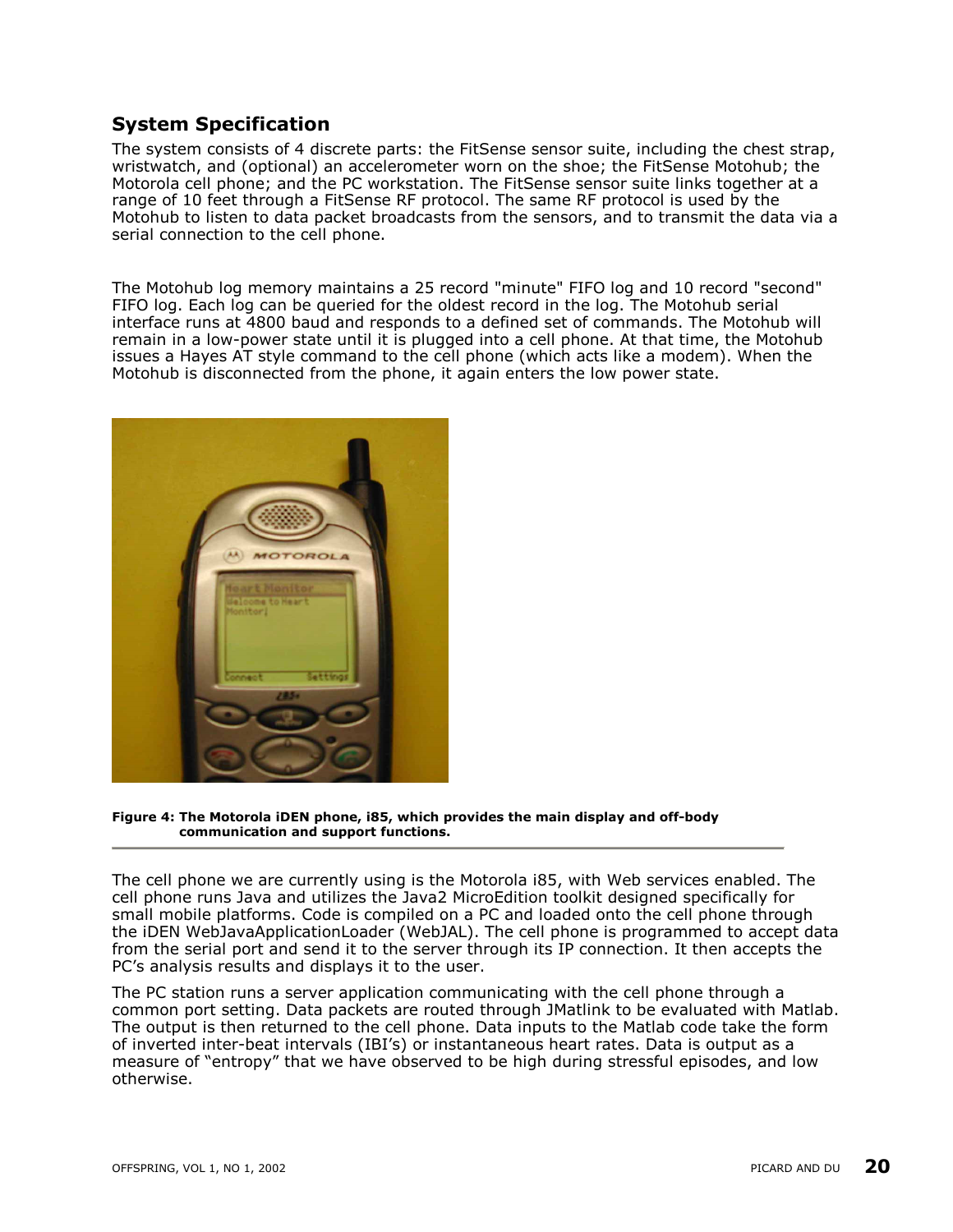#### **Discussion and Future Research**

The system functions presently for ECG/IBI data collection, for analysis of this data on the PC, and for returning the result and displaying it on the cell phone.

We have some uncertainty remaining regarding the quality of signal we are getting from the FitSense chest-strap as compared to a more traditional 3-lead ECG. The FitSense system guarantees a data point per time interval but this point is the average of the last three inter-beat intervals, which is not yet the accuracy we need. We are in process of developing an interface to the phone for Vadim Gerasimov's Every Sign of Life wearable system, which includes the more traditional electrode configuration [4]. Given that our work has been based on the 2-lead FitSense chest strap system, we would like to test the effectiveness of the modified framework compared with results derived from using a more traditional 3-lead ECG detector. We anticipate that the key difference would be the means by which accurate inter-beat interval data is extracted from the sample data stream, and that the quality of results should be comparable.

Another mild concern is scalability issues with FitSense devices, which require different channel settings to avoid data collision with other FitSense broadcasting devices.

Perhaps one of the most vexing concerns about our system is that the FitSense sensors have the problem that battery power levels are not monitored, so that a system could stop working without warning when the batteries run out. Battery life is also somewhat limited, only lasting up to 48 hours of continuous use in monitoring mode, although this seems to be a general problem for wearable and portable phone systems, unrelated to the specific products here.

There is also a need for more powerful mobile computing platforms, which can take over more of a role in data processing rather than reliance on connection to the off-body PC. The current dependence on constant connectivity also highlights the problems with cell phone network coverage in general. Since construction materials often block cell signals, the resulting "blindspots" may negate some of the benefits of active monitoring. Nonetheless, the extra services available with such a system greatly outweigh the general overall lack of such services without any device.

Later on, we would like people to be able to easily combine the HRV information with annotations they provide (e.g., "meeting with boss") as well as (optionally) with other sensed contextual information (e.g., physical activity data from accelerometers on foot, cellphone notation that they were making a call, signal from car indicating driving state, etc.) Such annotations could ideally be entered largely proactively by the system, with voice or pen (say on an iPAQ) confirmation by the user. We would like to combine these with supportive feedback that helps the user manage his stress; we have found (in a trial with 70 subjects) that a different system built in our lab [5] can actively help users reduce their frustration level. We think similar techniques may be promising for helping deal with other negative affect states.

#### **Conclusions**

The system presented in this paper seeks to facilitate stress data collection with an eye towards improving health and healthcare. Commercially available products were linked together with custom code and algorithms to demonstrate the ability to monitor Heart Rate Variability changes associated with stress. The platform, while still in progress, is flexible enough to communicate with medical caregivers, friends, and counselors, any of whom the wearer might wish to have contact with in a time of needed support. Ongoing research seeks to link comfortably measurable factors related to HRV with health risks and with tendencies to engage in unhealthy lifestyle behaviors such as smoking or overeating. The new approach to data processing and interface usability feedback has the potential to evolve into a system that functions as an accurate and informative health aid for all users.